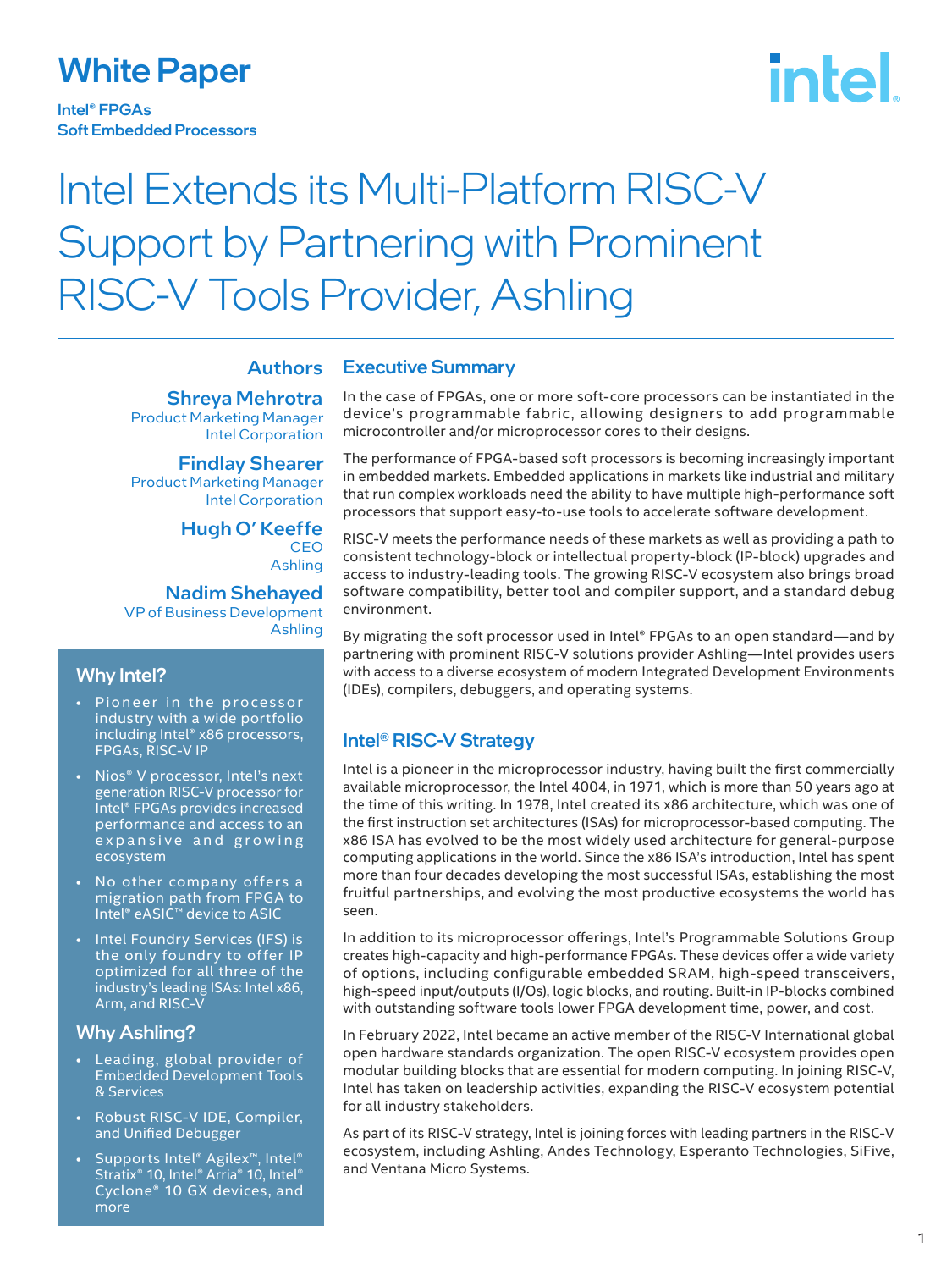White Paper | Intel Extends its Multi-Platform RISC-V Support by Partnering with Prominent RISC-V Tools Provider, Ashling

Intel is planning investments that will strengthen the RISC-V ecosystem as well as help drive further adoption of RISC-V. These investments will help disruptive RISC-V companies innovate faster through Intel by collaborating on the following activities and more:

- Technology co-optimization
- Prioritizing wafer shuttles
- Supporting customer designs
- Building development boards

#### Evolving Software Infrastructure

For example, Intel plans to offer a range of validated RISC-Vbased cores that are performance-optimized for different market segments. By partnering with leading providers, Intel will optimize IP-blocks for Intel process technologies to ensure that RISC-V runs best on Intel silicon across all types of cores, from embedded to high performance. Three types of RISC-V offerings will be made available:

- Partner products manufactured on Intel technologies.
- RISC-V cores licensed as differentiated IP-blocks.
- RISC-V chiplet building blocks that leverage Intel's advanced packaging and high-speed chip-to-chip interfaces.

Intel's investment in RISC-V will enable acceleration of the development of open RISC-V blocks and other deliverables together with the RISC-V community. Additionally, Intel Foundry Services (IFS) will sponsor an open-source software development platform that allows for freedom in experimentation, including partners across the ecosystem, universities, and consortia. This IFS strategy will provide a broad range of technology optimized for Intel process technologies. IFS is the only foundry to offer technology optimized for all three of the industry's leading ISAs: x86, Arm, and RISC-V, and Intel has already seen strong demand from foundry customers to support more RISC-V IP-block offerings.

#### Intel® eASIC™ Device: A Fast Path from FPGA to ASIC

To accommodate various business and development models, Intel also provides market-leading Intel® eASIC™ device and ASIC options. Intel eASIC devices are structured ASICs, which are an intermediate technology between FPGAs and standard-cell ASICs. Alternatively, standard-cell ASICs can be created using IFS, which is a fully vertical, stand-alone foundry business built to help meet the growing global demand for semiconductors.

Intel eASIC device performance falls between FPGA and ASIC implementations. Using an Intel eASIC device, it is possible to keep the same clock rate as the FPGA implementation while reducing power. It is also possible to increase performance while maintaining the same thermal/power budget. Intel eASIC devices also provide faster time to market (TTM) and lower non-recurring engineering (NRE) costs compared to standard-cell ASICs. By comparison, standard-cell ASICs offer the highest performance with the lowest power consumption. Once an Intel FPGA implementation of a design has been proven, that design can be hardened into a lower cost and lower power Intel eASIC device or into a higher performing even lower power ASIC. Developers might start with an Intel FPGA implementation of the design, migrate to an Intel eASIC device, and then migrate once again to a full ASIC (Figure 1).



#### **Figure 1.** Intel offers paths from FPGA to Intel eASIC device and ASIC to reduce costs, lower power, and increase performance.

Intel's RISC-V strategy enables RISC-V development on Intel FPGAs and deployment later to Intel FPGAs, Intel eASIC devices, and ASICs including those offered by IFS. No company other than Intel offers these FPGA-to-Intel eASIC device-to-ASIC cost reduction, power reduction, and performance enhancement paths.

#### Value of RISC-V for FPGA Customers

RISC-V is an open-source hardware ISA that began in 2010. Unlike most other ISAs, RISC-V is provided under open-source licenses. The RISC-V instruction set specification defines both 32-bit and 64-bit address space variants. The instruction set is variable-width and extensible and is designed to address a wide range of use cases.

In addition to being an open-source ISA, RISC-V's success can be attributed to the fact it has been designed from the ground up for modularity, extensibility, stability, efficiency, and performance. RISC-V is a "clean-slate" design with no legacy-based or backwards-compatibility-based limitations or restrictions. This allows RISC-V to pave the way for the future of open computing design freedom and innovation. Thanks to the involvement of multiple participants, RISC-V is fostering many innovations with multiple open-source architecture implementations available today.

Commercial enterprises require ISAs to be stable for products that are deployed for many years. To address this issue, the RISC-V Foundation was formed in 2015 to own, maintain, and publish RISC-V's definition. To better reflect its role, this nonprofit organization changed its name to RISC-V International in 2020.

RISC-V is seeing exponential growth. As reported by RISC-V International1, "RISC-V commitments and investments continue to skyrocket with RISC-V membership growing 130% in 2021 to 2,478 members including 18 Premier level members." With billions of chips already deployed, RISC-V has seen widespread commercial adoption across industries and implementations, from embedded automotive to hyperscale artificial intelligence (AI), from 5G to high-performance computing (HPC), and beyond.

The open-source nature of RISC-V is enabling a new era of processor innovation through open standard collaboration. Multiple participants are fostering implementation innovation, resulting in the rapid emergence of a broad, open-source ecosystem that includes sophisticated hardware design and verification tools, a rich suite of software development tools, operating system (OS), and real-time operating system (RTOS) ports, etc. The proliferation of hard-core and soft-core RISC-V processors greatly facilitates the porting of applications between different implementations and the maintaining of applications over time. The world is poised to see an explosion of applications that are developed from the ground up to take full advantage of the RISC-V architecture.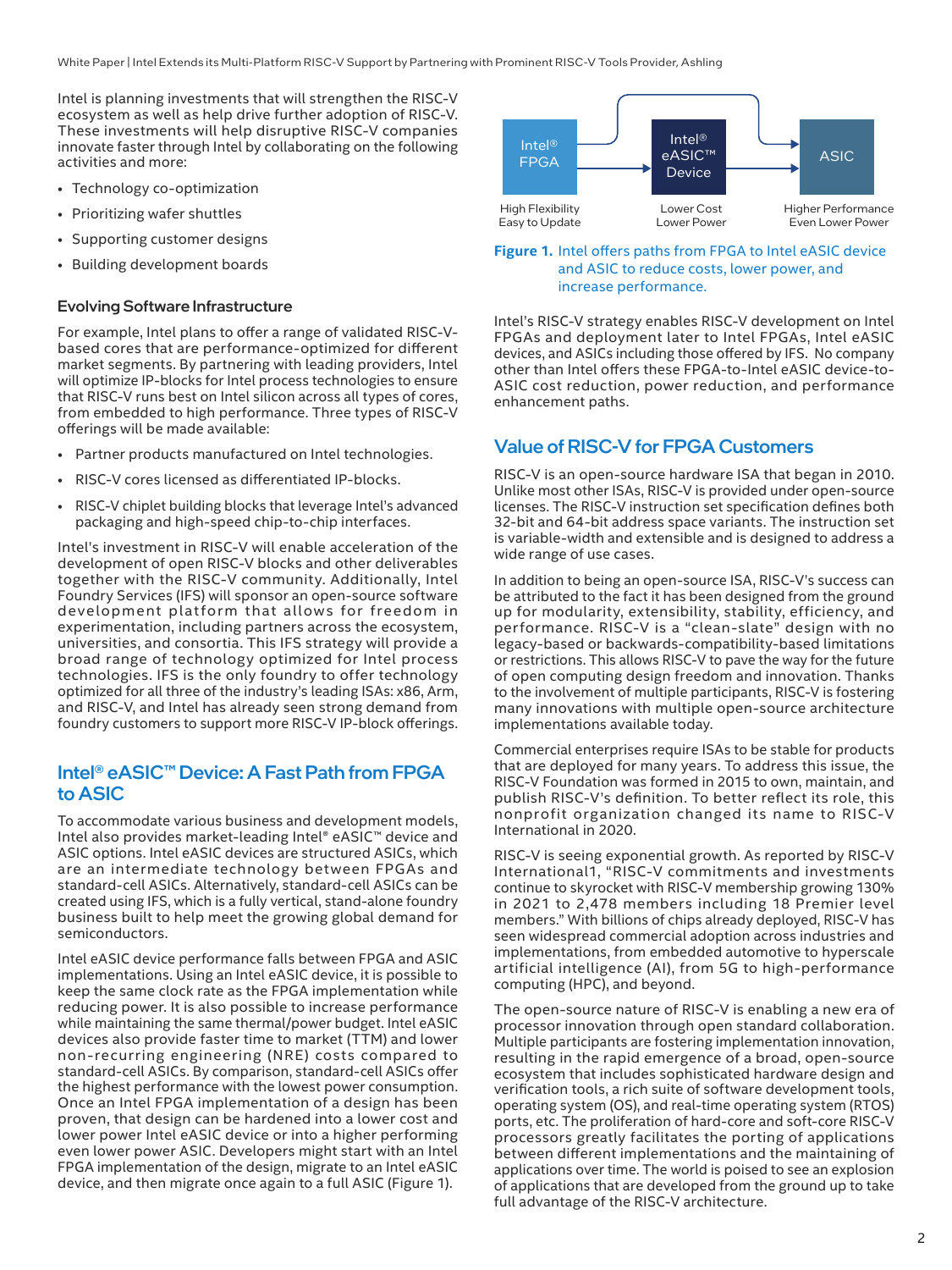In the case of FPGAs, one or more soft-core processors can be instantiated in the device's programmable fabric, thereby allowing designers to add programmable microcontroller and/ or microprocessor cores to their designs. Similarly, with respect to Intel's System-on-Chip (SoC) FPGAs in which one, two, or four Arm hard-core processors are implemented directly in the silicon, additional soft-core processors can be instantiated in the device's programmable fabric if required.

Since its introduction in 2004, Intel's 32-bit Nios® II processor has been the soft-core processor of choice for designers using Intel's FPGAs and SoC FPGAs. Over the years, the Nios II processor has accumulated a large ecosystem of developers, tools, software, and software IP-blocks.

Now, Intel has launched the next generation of soft-core processors for Intel FPGAs, the Nios® V processor, which is based on the open-source RISC-V ISA. The first member of the Nios V processor family is the Nios V/m ("Microcontroller" version). Intel plans to add additional Nios V processor variants, including a "General-Purpose" version, an "Application Class" version, and a "Linux-Capable" version, where the latter will be a 64-bit processor capable of running a Linux kernel. Intel will also be adding support for a wide range of operating systems, including Zephyr, FreeRTOS, and Linux.

Leveraging RISC-V in Nios processors promises to dramatically expand the extensive, existing Nios ecosystem, delivering even greater flexibility and performance to developers of FPGA-based systems. Nios V processors use the same simple design flow as Nios II processors and are available in the Intel® Quartus® Prime Pro Edition Software. Of particular interest to the creators of existing Nios II-processor based designs is that they can be quickly and easily ported to the Nios V processor.

Nios V soft-core processors offer increased performance compared to existing soft-core processors due to architectural upgrades within the RISC-V ISA. Another key advantage of RISC-V is software portability and stability. For example, developers can start a design in an FPGA with a soft-core version of a RISC-V, and any software written to run on the initial soft RISC-V core can be run on any other RISC-V core in the future.

Another very important RISC-V benefit has been a rapid emergence of a broad, open-source ecosystem, including hardware design and verification tools, software development tools (e.g., compilers, debuggers), operating system (OS), and RTOS ports, and more.

One example of Intel's commitment to RISC-V has been to provide a complete open-source tools solution to its FPGA customers by partnering with prominent RISC-V tool vendor and RISC-V International member, Ashling, for their *RiscFree* IDE and Unified Debugger.

#### Value of RiscFree for FPGA and ASIC **Customers**

Today's SoC and System-in-Package (SiP) designs are becoming increasingly complex as chip designers pack more and more features onto a single device and into a single package in order to meet market demands for additional features, higher performance, and lower power-consumption. As process technology improvements reach their limits, designers are continuing the move to multi-core designs. Furthermore, they are integrating multiple heterogeneous processor architectures—such as RISC-V, Arm, and x86—onto a single SoC or SiP.

A major factor contributing to the success of RISC-V is that different companies and entities can use the ISA as the basis for their own unique and differentiated implementations, such as different data widths, pipeline depths, and pipelining architectures. This allows RISC-V processors to be presented in a wide range of incarnations, from 32-bit FPGA-based soft-cores for microcontroller applications on the Edge, to 64-bit SoC-based hard-cores for HPC applications in the Cloud.

Ashling's *RiscFree* IDE and Unified Debugger supports the entire gamut of RISC-V realizations. Since its introduction, the *RiscFree* toolchain has been steadily building market share within the embedded tools market, and it is particularly strong in the RISC-V market with its ease-of-use, broad functionality, and plug-in architecture.

*RiscFree* provides added value to ASIC customers by providing a fully open-source multi-core—both homogeneous and heterogeneous—debug solution from within a single software environment using a single debug probe for these devices. *RiscFree* provides the same added value to FPGA customers with full support for Nios V processor.

In the case of Intel FPGAs, *RiscFree* includes an open-source, Eclipse-based IDE, Compiler, Debugger, and Trace. The single-shot installer works "out-of-the-box" to provide *RiscFree* software development and debug support for all 32-bit and 64-bit Nios V soft-core processors based on the RISC-V ISA.

In addition to custom integration and support for extensions to the Nios V processor, *RiscFree* supports Intel Agilex™, Intel® Stratix® 10, Intel® Arria® 10, and Intel® Cyclone® 10 GX devices, with more families to follow.

#### Value of the Ashling and Intel Partnership

Ashling has been a leading provider of embedded development tools and services since 1982 and has over thirty years' experience in developing tools for embedded systems engineers. As a long-term member of RISC-V International, Ashling has been working closely on the evolution of RISC-V with a particular emphasis on standards for debug and trace standards. As vice-chair of the Trace committee, Ashling was involved in putting together the first standards defining RISC-V real-time trace.

Its partnership with Ashling ensures that Intel has a provider of tools that address all of its Nios V processor tool needs, including a full open-source toolchain with IDE, compiler, debugger, and trace support for Nios V processor and Arm processor.

Both companies have planned a long-term engagement, so as the Intel Nios V processor family of devices grows and expands, the toolchain will also evolve to ensure full support for new devices and features.

Joint engineering co-operation between the Ashling and Intel teams ensures tightly coupled integration between the Ashling software development and Intel FPGA development toolchains, for example:

- Project Manager and Build Manager include Make and CMake support with rapid import, build, and debug of Intel Quartus software-created application frameworks.
- The Nios V GCC compiler toolchain is fully integrated into the *RiscFree* IDE with support for the **newlib** and **picolibc**  runtime libraries using the Nios V HAL API for hardware access.